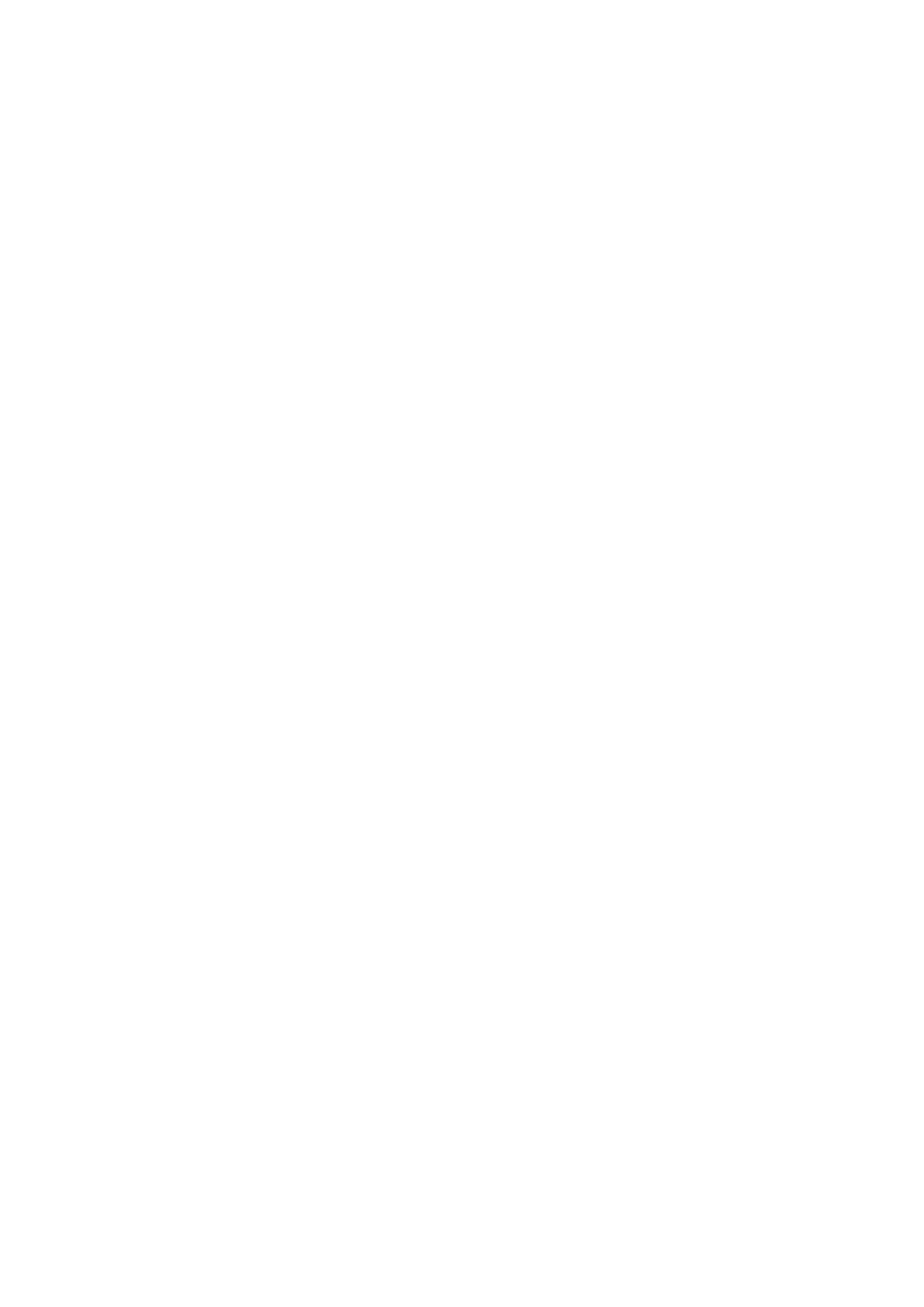| 05 Apr 2011    15:38:40                   | EXTENSION CALL DETAIL       | TCP PCSTATS | TELMAX21 2.0 |
|-------------------------------------------|-----------------------------|-------------|--------------|
| Date From: 06/01/2011<br>Time From: 00:00 | To: 19/01/2011<br>To: 24:00 |             |              |
| Extension: 8773                           |                             |             |              |

| Group ID : QLDHYD |  |  |  |                           | Group Name: QLDRO HYDROLOGY SECTION QLDRO/HYD |
|-------------------|--|--|--|---------------------------|-----------------------------------------------|
| Site ID : 101     |  |  |  | Site Name : BRIS BRISBANE |                                               |

Exception Parameters: dialledno matches "\*31200292"

| Date                           | Time<br>hh:mm:ss | Call<br>Description<br>Type - | Dialled<br>ECT / CLI Number |             | Trunk<br>/Extn | Route<br>Select | Acct<br>Code | Duration<br>hh:mm:ss             | $Cost$ $(\$)$     |
|--------------------------------|------------------|-------------------------------|-----------------------------|-------------|----------------|-----------------|--------------|----------------------------------|-------------------|
| 10/01/2011 15:35:24            |                  | K - I/C PSTN                  |                             | 00731200292 | 1010002        | F               |              | 00:07:06                         | .00               |
| Totals                         |                  | No of Calls                   | O/G Costed                  | 0/G Free    | I/C            |                 |              | Duration                         | Cost (S)          |
| PUBLIC<br>NETWORK<br>FREE/MISC |                  |                               |                             |             |                |                 |              | 00:07:06<br>00:00:00<br>00:00:00 | .00<br>.00<br>.00 |
| ALL                            |                  |                               | 0                           | $\Omega$    |                |                 |              | 00:07:06                         | .00               |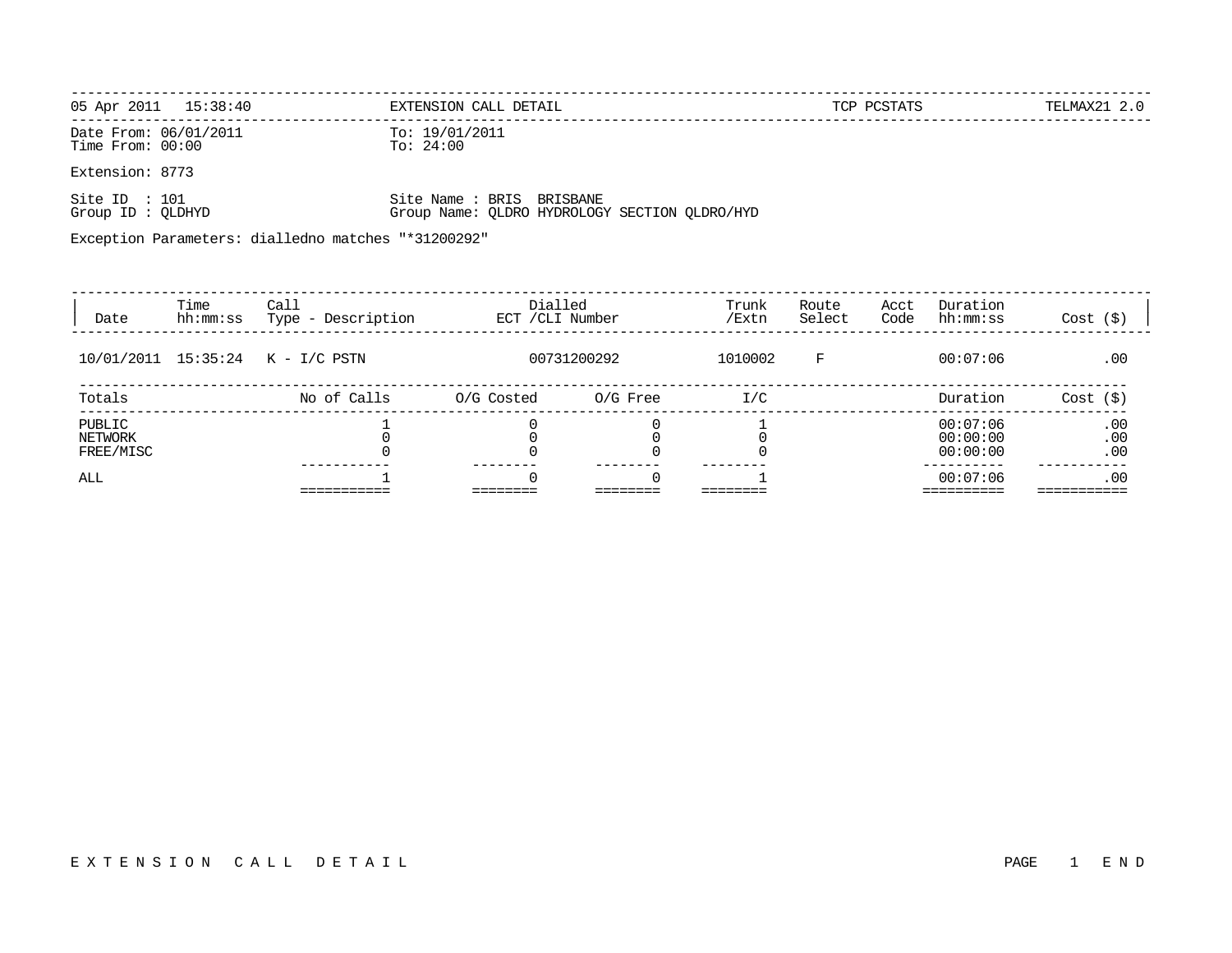| 05 Apr 2011    15:38:41                   | EXTENSION CALL DETAIL       | TCP PCSTATS | TELMAX21 2.0 |
|-------------------------------------------|-----------------------------|-------------|--------------|
| Date From: 06/01/2011<br>Time From: 00:00 | To: 19/01/2011<br>To: 24:00 |             |              |

Extension: 8778

| Site ID : 101     |  |  | Site Name : BRIS BRISBANE                     |  |
|-------------------|--|--|-----------------------------------------------|--|
| Group ID : OLDHYD |  |  | Group Name: QLDRO HYDROLOGY SECTION QLDRO/HYD |  |

Exception Parameters: dialledno matches "\*31200292"

| Date                                                                                                                                                                                                                                                                                                                                                       | Time<br>hh:mm:ss                                                                                                                                                                                                                                                                                         | Call<br>Type - Description                                                                                                                                                                                                                                                                                                                                                                                                                                     | Dialled<br>ECT / CLI Number |                                                                                                                                                                                                                                                                                                                                                                  | Trunk<br>/Extn                                                                                                                                                                                                                                                                  | Route<br>Select                                                         | Acct<br>Code | Duration<br>hh:mm:ss                                                                                                                                                                                                                                                                                     | $Cost$ $(\$)$                                                                                                                                                               |
|------------------------------------------------------------------------------------------------------------------------------------------------------------------------------------------------------------------------------------------------------------------------------------------------------------------------------------------------------------|----------------------------------------------------------------------------------------------------------------------------------------------------------------------------------------------------------------------------------------------------------------------------------------------------------|----------------------------------------------------------------------------------------------------------------------------------------------------------------------------------------------------------------------------------------------------------------------------------------------------------------------------------------------------------------------------------------------------------------------------------------------------------------|-----------------------------|------------------------------------------------------------------------------------------------------------------------------------------------------------------------------------------------------------------------------------------------------------------------------------------------------------------------------------------------------------------|---------------------------------------------------------------------------------------------------------------------------------------------------------------------------------------------------------------------------------------------------------------------------------|-------------------------------------------------------------------------|--------------|----------------------------------------------------------------------------------------------------------------------------------------------------------------------------------------------------------------------------------------------------------------------------------------------------------|-----------------------------------------------------------------------------------------------------------------------------------------------------------------------------|
| 06/01/2011<br>06/01/2011<br>07/01/2011<br>07/01/2011<br>07/01/2011<br>07/01/2011<br>09/01/2011<br>09/01/2011<br>09/01/2011<br>10/01/2011<br>10/01/2011<br>10/01/2011<br>10/01/2011<br>10/01/2011<br>10/01/2011<br>10/01/2011<br>10/01/2011<br>10/01/2011<br>11/01/2011<br>11/01/2011<br>11/01/2011<br>11/01/2011<br>11/01/2011<br>11/01/2011<br>19/01/2011 | 16:10:44<br>18:59:12<br>08:27:28<br>08:32:17<br>15:48:37<br>15:49:30<br>09:40:56<br>18:56:50<br>19:48:18<br>07:56:32<br>11:57:28<br>13:26:51<br>13:28:00<br>15:14:12<br>15:25:58<br>15:28:18<br>18:57:46<br>19:04:38<br>08:22:53<br>08:56:31<br>08:57:56<br>12:39:38<br>21:01:53<br>21:02:03<br>11:47:31 | $K - I/C$ PSTN<br>$K - I/C$ PSTN<br>$K - I/C$ PSTN<br>$K - I/C$ PSTN<br>$K - I/C$ PSTN<br>$K - I/C$ PSTN<br>$K - I/C$ PSTN<br>$K - I/C$ PSTN<br>$K - I/C$ PSTN<br>$K - I/C$ PSTN<br>$K - I/C$ PSTN<br>$K - I/C$ PSTN<br>$K - I/C$ PSTN<br>$K - I/C$ PSTN<br>$K - I/C$ PSTN<br>$K - I/C$ PSTN<br>$K - I/C$ PSTN<br>$K - I/C$ PSTN<br>$K - I/C$ PSTN<br>$K - I/C$ PSTN<br>$K - I/C$ PSTN<br>$K - I/C$ PSTN<br>$K - I/C$ PSTN<br>$K - I/C$ PSTN<br>$K - I/C$ PSTN |                             | 0731200292<br>0731200292<br>0731200292<br>00731200292<br>0731200292<br>00731200292<br>0731200292<br>0731200292<br>0731200292<br>0731200292<br>0731200292<br>0731200292<br>00731200292<br>0731200292<br>0731200292<br>00731200292<br>0731200292<br>0731200292<br>0731200292<br>0731200292<br>00731200292<br>0731200292<br>0731200292<br>0731200292<br>00731200292 | 1010002<br>1010002<br>1010002<br>1010002<br>1010002<br>1010002<br>1010002<br>1010002<br>1010002<br>1010002<br>1010002<br>1010002<br>1010002<br>1010002<br>1010002<br>1010002<br>1010002<br>1010002<br>1010002<br>1010002<br>1010002<br>1010002<br>1010002<br>1010002<br>1010002 | F<br>F<br>F<br>F<br>F<br>F<br>$\mathbf F$<br>F<br>F<br>F<br>F<br>F<br>F |              | 00:00:32<br>00:05:59<br>00:00:45<br>00:04:49<br>00:00:29<br>00:00:53<br>00:02:23<br>00:00:00<br>00:00:13<br>00:04:03<br>00:00:26<br>00:00:16<br>00:01:09<br>00:00:00<br>00:00:32<br>00:02:19<br>00:00:00<br>00:00:00<br>00:00:37<br>00:00:11<br>00:01:24<br>00:01:03<br>00:00:00<br>00:00:00<br>00:23:12 | .00<br>.00<br>.00<br>.00<br>.00<br>.00<br>.00<br>.00<br>.00<br>.00<br>.00<br>.00<br>.00<br>.00<br>.00<br>.00<br>.00<br>.00<br>.00<br>.00<br>.00<br>.00<br>.00<br>.00<br>.00 |
| Totals                                                                                                                                                                                                                                                                                                                                                     |                                                                                                                                                                                                                                                                                                          | No of Calls                                                                                                                                                                                                                                                                                                                                                                                                                                                    | O/G Costed                  | $O/G$ Free                                                                                                                                                                                                                                                                                                                                                       | I/C                                                                                                                                                                                                                                                                             |                                                                         |              | Duration                                                                                                                                                                                                                                                                                                 | $Cost$ $(\$)$                                                                                                                                                               |
| PUBLIC<br><b>NETWORK</b><br>FREE/MISC                                                                                                                                                                                                                                                                                                                      |                                                                                                                                                                                                                                                                                                          | 25<br>0                                                                                                                                                                                                                                                                                                                                                                                                                                                        | 0                           | O                                                                                                                                                                                                                                                                                                                                                                | 25<br>0<br>$\Omega$                                                                                                                                                                                                                                                             |                                                                         |              | 00:51:15<br>00:00:00<br>00:00:00                                                                                                                                                                                                                                                                         | .00<br>.00<br>.00                                                                                                                                                           |
| ALL                                                                                                                                                                                                                                                                                                                                                        |                                                                                                                                                                                                                                                                                                          | 25<br>===========                                                                                                                                                                                                                                                                                                                                                                                                                                              | ========                    | ========                                                                                                                                                                                                                                                                                                                                                         | 25<br>========                                                                                                                                                                                                                                                                  |                                                                         |              | 00:51:15<br>==========                                                                                                                                                                                                                                                                                   | .00                                                                                                                                                                         |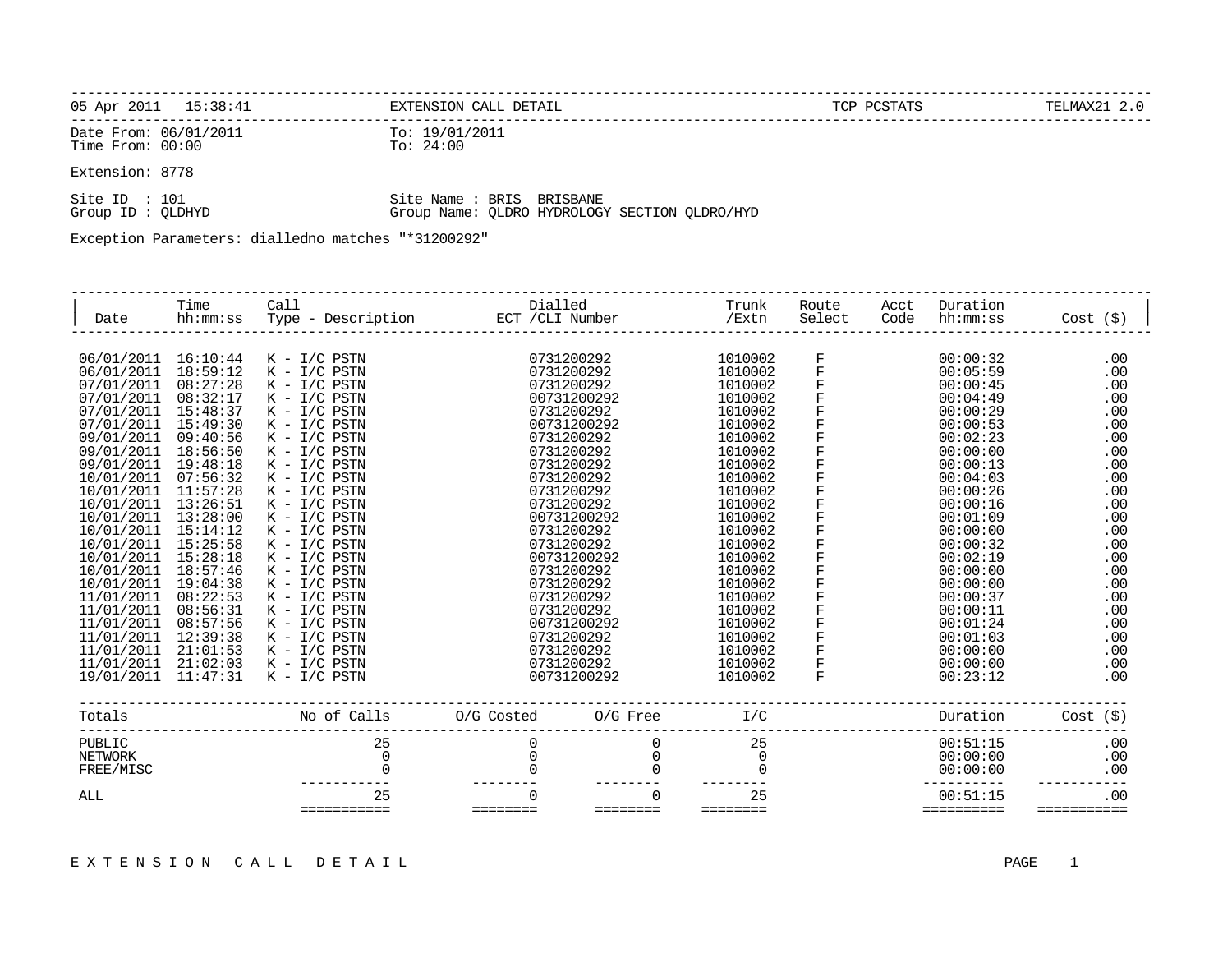| 05 Apr 2011<br>15:38:42                             | EXTENSION CALL DETAIL                                                     | TCP PCSTATS | TELMAX21 2.0 |
|-----------------------------------------------------|---------------------------------------------------------------------------|-------------|--------------|
| Date From: 06/01/2011<br>Time $From: 00:00$         | To: $19/01/2011$<br>To: $24:00$                                           |             |              |
| Extension: 8778                                     |                                                                           |             |              |
| Site ID : $101$<br>Group ID: QLDHYD                 | Site Name: BRIS BRISBANE<br>Group Name: OLDRO HYDROLOGY SECTION OLDRO/HYD |             |              |
| Exception Parameters: dialledno matches "*31200292" |                                                                           |             |              |
|                                                     |                                                                           |             |              |

| Date     | Time<br>$\sim$<br>mm<br>ิม | ۔ ۱<br>arne<br>- - - | ≘ רר<br>$\neg \neg \neg \neg$<br>™DE.<br>-- | Trunk<br>$\sqrt{D}$<br>LALI. | دد ده<br>ROUL.<br>$\alpha$ +<br>$\sim$<br>ししエししし | $\sim$ $\sim$ $+$<br>ിറില<br>coac | Ωr<br>ה הי<br>nn<br>$\cdot$ | _ _ _ _<br>Jost<br>. . |
|----------|----------------------------|----------------------|---------------------------------------------|------------------------------|--------------------------------------------------|-----------------------------------|-----------------------------|------------------------|
| -------- |                            |                      |                                             |                              |                                                  |                                   |                             | ___________            |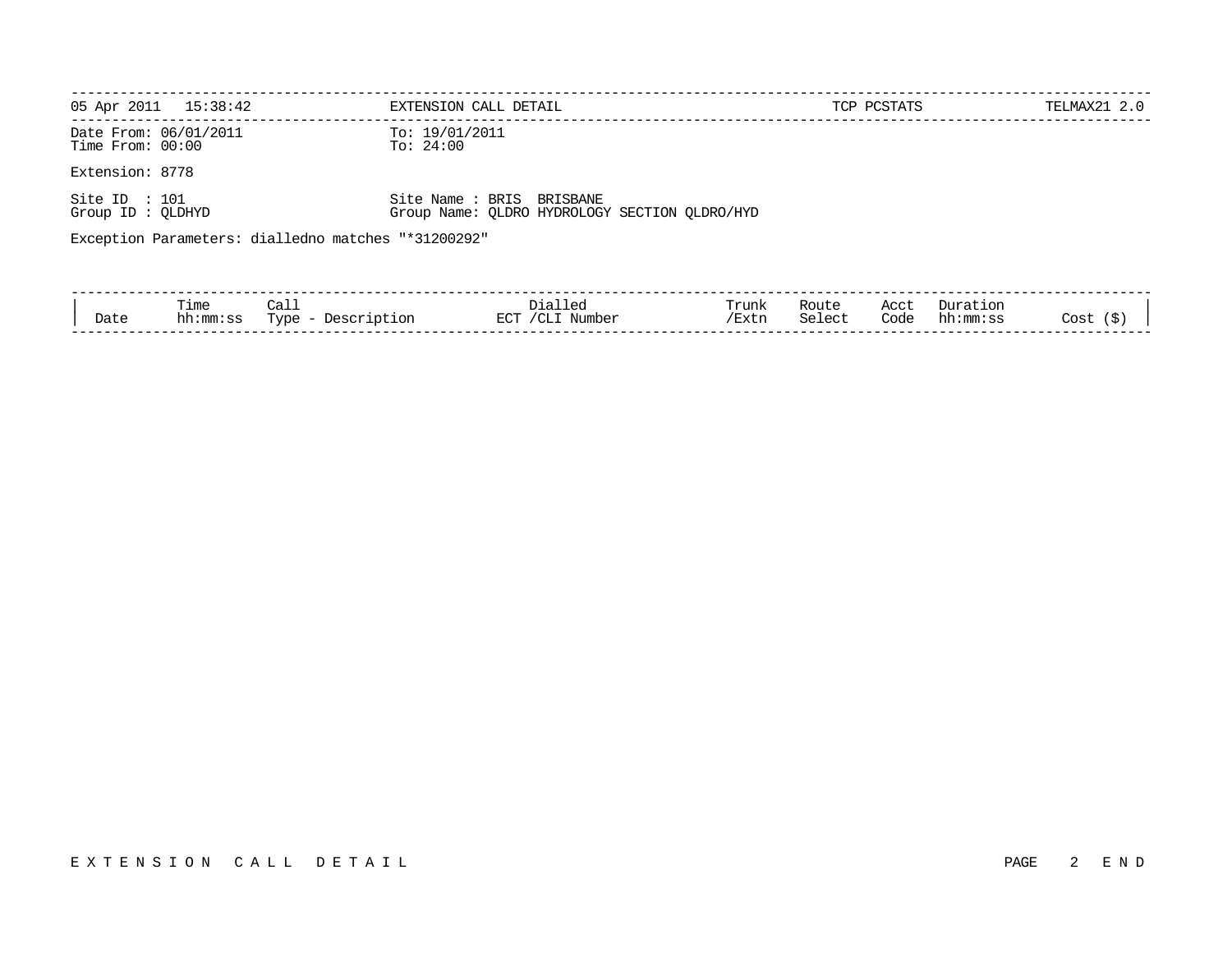| 05 Apr 2011<br>15:38:42                      | EXTENSION CALL DETAIL       | TELMAX21 2. |
|----------------------------------------------|-----------------------------|-------------|
| Date From: 06/01/2011<br>Time From:<br>00:00 | To: 19/01/2011<br>To: 24:00 |             |

Extension: 8779

| Site ID : 101     |  |  |  | Site Name : BRIS BRISBANE                     |  |
|-------------------|--|--|--|-----------------------------------------------|--|
| Group ID : OLDHYD |  |  |  | Group Name: OLDRO HYDROLOGY SECTION OLDRO/HYD |  |

Exception Parameters: dialledno matches "\*31200292"

|            | Time     | Call                    | Dialled          | Trunk   | Route        | Acct | Duration |               |
|------------|----------|-------------------------|------------------|---------|--------------|------|----------|---------------|
| Date       | hh:mm:ss | Type - Description      | ECT / CLI Number | /Extn   | Select       | Code | hh:mm:ss | $Cost$ $(\$)$ |
|            |          |                         |                  |         |              |      |          |               |
| 07/01/2011 | 15:55:40 | 4 - PowerTel Local      | 31200292         | 1010002 | F            |      | 00:03:48 | .08           |
| 09/01/2011 | 18:57:34 | $K - I/C$ PSTN          | 0731200292       | 1010002 | F            |      | 00:00:29 | .00           |
| 09/01/2011 | 19:03:46 | $K - I/C$ PSTN          | 00731200292      | 1010002 | F            |      | 00:06:12 | .00           |
| 10/01/2011 | 08:39:54 | 4 - PowerTel Local      | 31200292         | 1010002 | F            |      | 00:05:58 | .08           |
| 10/01/2011 | 09:28:18 | 4 - PowerTel Local      | 31200292         | 1010002 | F            |      | 00:04:51 | .08           |
| 10/01/2011 | 10:48:53 | 4 - PowerTel Local      | 31200292         | 1010002 | F            |      | 00:00:59 | .08           |
| 10/01/2011 | 15:14:22 | $K - I/C$ PSTN          | 0731200292       | 1010002 | F            |      | 00:00:00 | .00           |
| 10/01/2011 | 16:25:48 | 4 - PowerTel Local      | 31200292         | 1010002 | F            |      | 00:14:34 | .08           |
| 10/01/2011 | 18:57:56 | $K - I/C$ PSTN          | 0731200292       | 1010002 | F            |      | 00:00:00 | .00           |
| 10/01/2011 | 19:06:28 | $K - I/C$ PSTN          | 0731200292       | 1010002 | F            |      | 00:01:38 | .00           |
| 10/01/2011 | 21:43:14 | 4 - PowerTel Local      | 31200292         | 1010002 |              |      | 00:15:05 | .08           |
| 10/01/2011 | 23:40:25 | PowerTel Local<br>$4 -$ | 31200292         | 1010002 | F            |      | 00:27:07 | .08           |
| 11/01/2011 | 03:39:24 | PowerTel Local          | 31200292         | 1010002 | F            |      | 00:11:37 | .08           |
| 11/01/2011 | 08:48:34 | PowerTel Local<br>$4 -$ | 31200292         | 1010002 | F            |      | 00:14:47 | .08           |
| 11/01/2011 | 14:13:39 | $K - I/C$ PSTN          | 0731200292       | 1010002 | F            |      | 00:07:11 | .00           |
| 11/01/2011 | 14:23:58 | $K - I/C$ PSTN          | 0731200292       | 1010002 | F            |      | 00:00:58 | .00           |
| 11/01/2011 | 16:51:16 | 4 - PowerTel Local      | 31200292         | 1010002 | F            |      | 00:09:24 | .08           |
| 11/01/2011 | 19:59:09 | $K - I/C$ PSTN          | 0731200292       | 1010002 | F            |      | 00:30:00 | .00           |
| 11/01/2011 | 21:01:39 | $K - I/C$ PSTN          | 0731200292       | 1010002 | $\mathbf{F}$ |      | 00:00:00 | .00           |
| 11/01/2011 | 21:14:28 | 4 - PowerTel Local      | 31200292         | 1010002 | F            |      | 00:09:48 | .08           |
| 11/01/2011 | 22:05:44 | $K - I/C$ PSTN          | 0731200292       | 1010002 | F            |      | 00:00:36 | .00           |
| 11/01/2011 | 22:26:05 | 4 - PowerTel Local      | 0731200292       | 1010002 | F            |      | 00:01:39 | .08           |
| 12/01/2011 | 06:52:56 | $K - I/C$ PSTN          | 0731200292       | 1010002 | F            |      | 00:03:46 | .00           |
| 12/01/2011 | 06:58:30 | $K - I/C$ PSTN          | 0731200292       | 1010002 | F            |      | 00:00:34 | .00           |
| 12/01/2011 | 07:10:36 | $K - I/C$ PSTN          | 0731200292       | 1010002 |              |      | 00:00:24 | .00           |
| 12/01/2011 | 07:48:28 | $K - I/C$ PSTN          | 0731200292       | 1010002 |              |      | 00:00:47 | .00           |
| 12/01/2011 | 08:12:13 | 4 - PowerTel Local      | 31200292         | 1010002 |              |      | 00:17:35 | .08           |
| 12/01/2011 | 13:37:55 | 4 - PowerTel Local      | 31200292         | 1010002 | F            |      | 00:00:53 | .08           |
| 12/01/2011 | 16:56:56 | PowerTel Local<br>$4 -$ | 31200292         | 1010002 |              |      | 00:06:56 | .08           |
| 12/01/2011 | 16:56:56 | 4 - PowerTel Local      | 31200292         | 1010002 |              |      | 00:06:56 | .08           |
| 13/01/2011 | 08:49:29 | 4 - PowerTel Local      | 31200292         | 1010002 | F            |      | 00:03:35 | .08           |
| 19/01/2011 | 09:23:06 | $K - I/C$ PSTN          | 0731200292       | 1010002 |              |      | 00:02:57 | .00           |
| 19/01/2011 | 11:24:19 | $K - I/C$ PSTN          | 0731200292       | 1010002 | F            |      | 00:00:50 | .00           |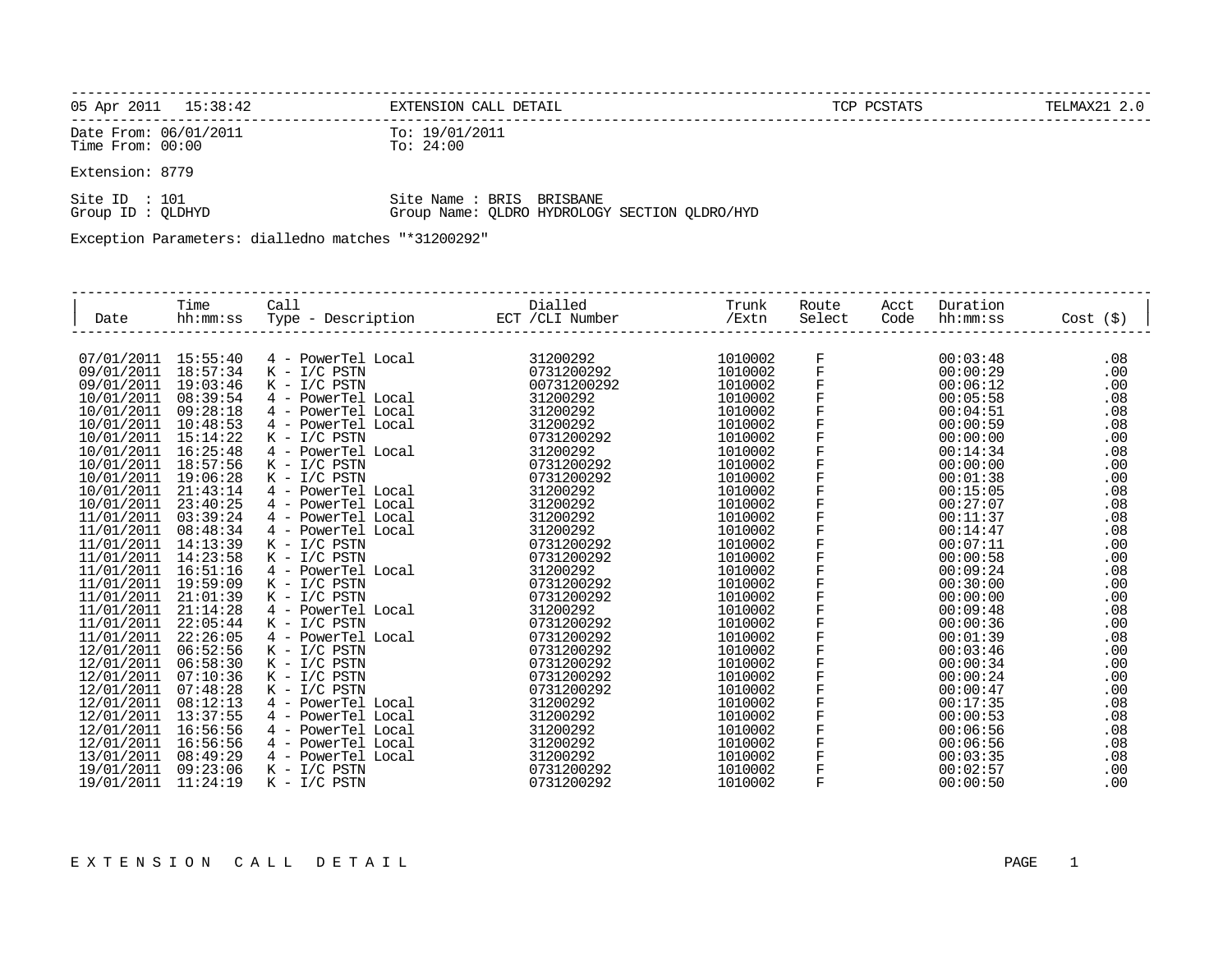|                                             | 05 Apr 2011  15:38:42 |                                                      | EXTENSION CALL DETAIL                                                      |                    |                     |                 | TCP PCSTATS  |                                  | TELMAX21 2.0       |
|---------------------------------------------|-----------------------|------------------------------------------------------|----------------------------------------------------------------------------|--------------------|---------------------|-----------------|--------------|----------------------------------|--------------------|
| Date From: 06/01/2011<br>Time $From: 00:00$ |                       | To: $24:00$                                          | To: 19/01/2011                                                             |                    |                     |                 |              |                                  |                    |
| Extension: 8779                             |                       |                                                      |                                                                            |                    |                     |                 |              |                                  |                    |
| Site ID : $101$<br>Group ID : QLDHYD        |                       |                                                      | Site Name : BRIS BRISBANE<br>Group Name: QLDRO HYDROLOGY SECTION QLDRO/HYD |                    |                     |                 |              |                                  |                    |
|                                             |                       | Exception Parameters: dialledno matches "*31200292"  |                                                                            |                    |                     |                 |              |                                  |                    |
|                                             |                       |                                                      |                                                                            |                    |                     |                 |              |                                  |                    |
| Date                                        | Time                  | Call<br>hh:mm:ss Type - Description ECT / CLI Number | Dialled                                                                    |                    | Trunk<br>/Extn      | Route<br>Select | Acct<br>Code | Duration<br>hh:mm:ss             | Cost (\$)          |
| Totals                                      |                       | No of Calls                                          | 0/G Costed 0/G Free                                                        |                    | I/C                 |                 |              | Duration                         | Cost (S)           |
| PUBLIC<br>NETWORK<br>FREE/MISC              |                       | 33<br>0                                              | 17                                                                         | 0<br>0<br>$\Omega$ | 16<br>0<br>$\Omega$ |                 |              | 03:31:54<br>00:00:00<br>00:00:00 | 1.36<br>.00<br>.00 |
| ALL                                         |                       | 33                                                   | 17                                                                         |                    | 16                  |                 |              | 03:31:54                         | 1.36               |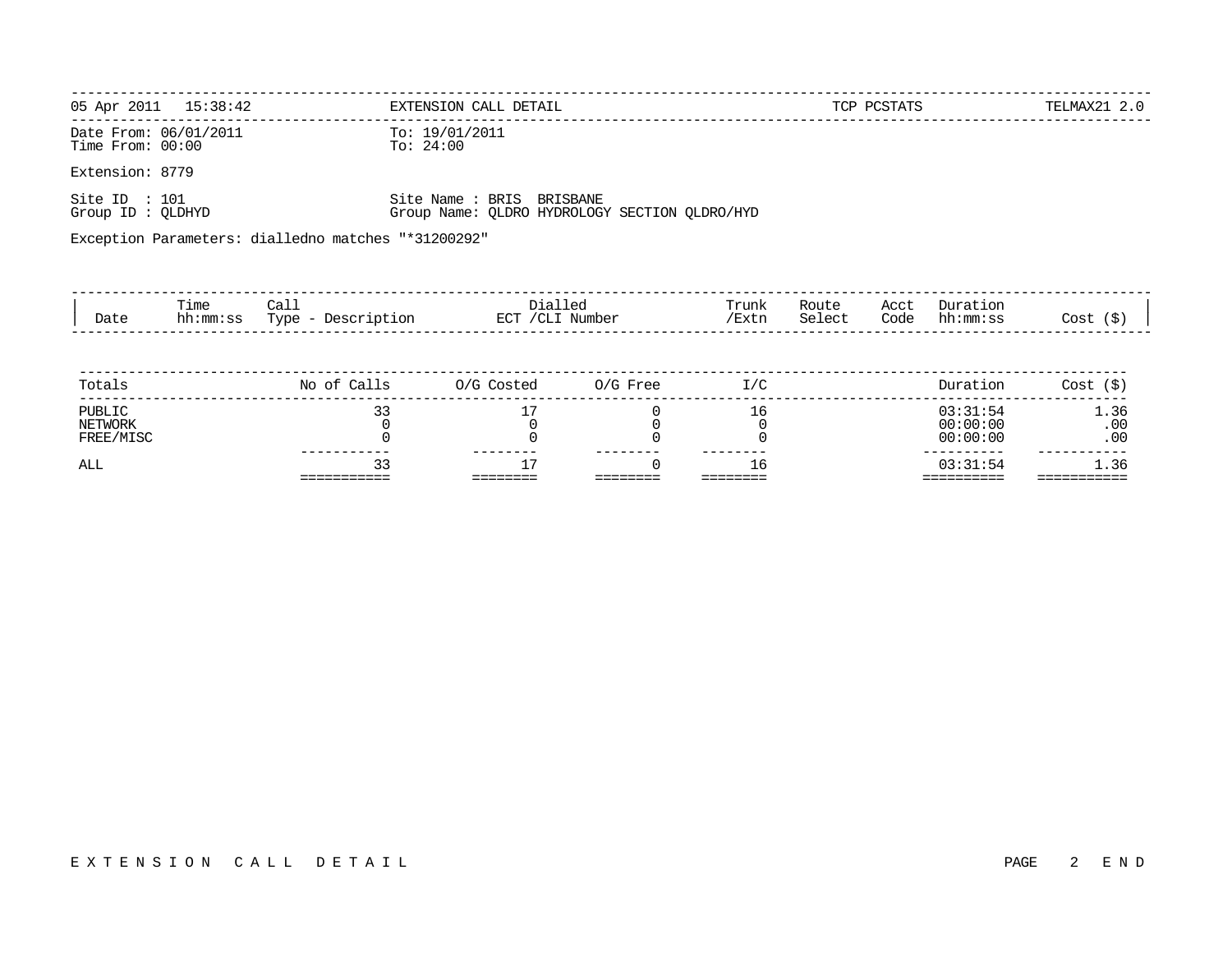| 05 Apr 2011 15:41:41                      | EXTENSION CALL DETAIL         | TCP PCSTATS | TELMAX21 2.0 |
|-------------------------------------------|-------------------------------|-------------|--------------|
| Date From: 06/01/2011<br>Time From: 00:00 | To: 19/01/2011<br>To: $24:00$ |             |              |
| Extension: 8773                           |                               |             |              |

| Site ID : 101     |  |  | Site Name : BRIS BRISBANE |                                               |
|-------------------|--|--|---------------------------|-----------------------------------------------|
| Group ID : OLDHYD |  |  |                           | Group Name: QLDRO HYDROLOGY SECTION QLDRO/HYD |

Exception Parameters: dialledno matches "\*31200291"

| Date                           | Time<br>hh:mm:ss | Call<br>Description<br>Type - | Dialled<br>ECT / CLI Number |          | Trunk<br>/Extn | Route<br>Select | Acct<br>Code | Duration<br>hh:mm:ss             | $Cost$ $(\$)$     |
|--------------------------------|------------------|-------------------------------|-----------------------------|----------|----------------|-----------------|--------------|----------------------------------|-------------------|
| 09/01/2011 22:15:33            |                  | 4 - PowerTel Local            | 31200291                    |          | 1010002        | F               |              | 00:04:10                         | .08               |
| Totals                         |                  | No of Calls                   | O/G Costed                  | 0/G Free | I/C            |                 |              | Duration                         | Cost (S)          |
| PUBLIC<br>NETWORK<br>FREE/MISC |                  |                               |                             |          |                |                 |              | 00:04:10<br>00:00:00<br>00:00:00 | .08<br>.00<br>.00 |
| ALL                            |                  |                               |                             |          |                |                 |              | 00:04:10                         | .08               |